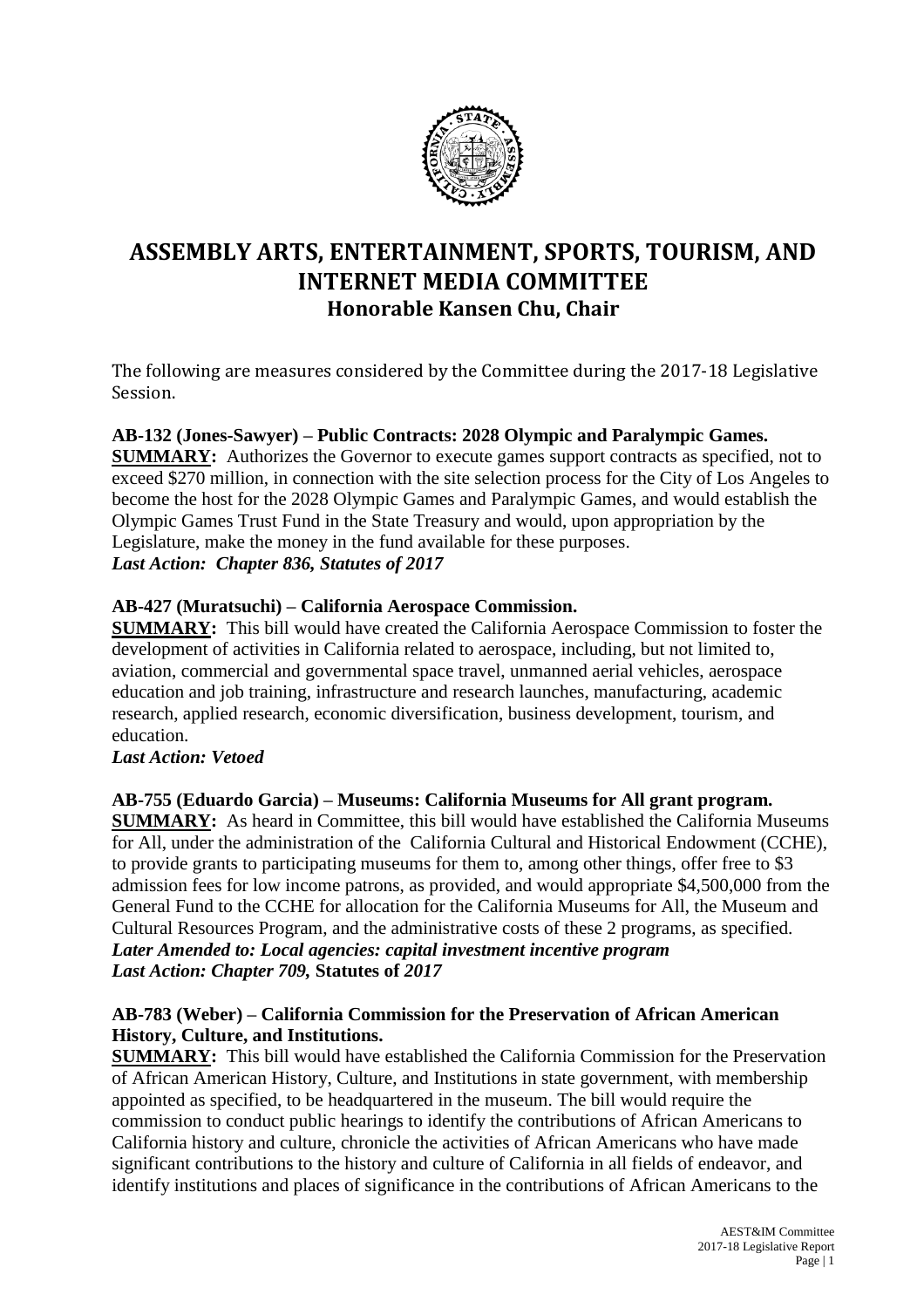history and culture of California and provide for the placement of an appropriate marker at these sites.

#### *The Author failed to move this measure forward.*

# *Last Action: Died - Assembly Committee on Arts, Entertainment, Sports, Tourism, and Internet Media*

# **AB-1280 (Gloria) – Talent agencies: licensure.**

**SUMMARY:** This bill would have prohibited a person from engaging in or carrying on the occupation of a talent agency without a license from the Labor Commissioner. Existing law authorizes the commissioner to revoke or suspend any license if it is shown that the licensee or his or her agent has violated or failed to comply with any of the provisions governing talent agencies. Existing law requires an application for license renewal to state the names and addresses of all persons, except bona fide employees on stated salaries, financially interested as partners, associates, or profit sharers, in the operation of the business of the talent agency. This bill would additionally require that the application for renewal include the email addresses of those persons.

#### *The Author failed to move this measure forward.*

*Last Action: Died* **-** *Assembly Committee on Arts, Entertainment, Sports, Tourism, and Internet Media*

# **AB-1435 (Gonzalez Fletcher) – The Athlete Protection Act.**

**SUMMARY:** This bill would have established the College Athlete Protection Act under the administration of the College Athlete Protection Commission, which would be established by the bill, for the protection of college or university athletes participating in intercollegiate athletic programs offered by institutions of higher education located in California.

*Last Action: Died - Senate Committee on Education*

# **AB-1470 (Wood) – State highways: bypasses of a city or business district.**

**SUMMARY:** This bill would have provided that a city or county shall be eligible to receive funding from an unspecified account for the purposes of revitalizing a city or business district due to the loss of tourism business resulting from the highway relocation, with respect to a bypass that is completed on or after January 1, 2014.

# *Last Action: Died - Assembly Committee on Transportation*

# **AB-1510 (Dababneh) – Athletic Trainers.**

**SUMMARY:** This bill would have established the Athletic Training Practice Act (Act) for the purpose of licensing persons engaged in the profession of Athletic Trainer. *Last Action: Died - Assembly Committee on Business and Professions*

# **AB-1664 (Bocanegra) – California Film Commission: workforce development program.**

**SUMMARY:** This bill would have required the California Film Commission (CFC) to develop a workforce development program, as described, consistent with the Career Readiness requirement in the California Film and Television Tax Credit Program (CFTTCP). *The policy from this measure was incorporated into the Budget Act of 2018-19. Last Action: Died - Senate Committee on Business, Professions and Economic Development*

# **AB-1734 (Calderon) - Income taxes: credits: motion pictures.**

**SUMMARY:** This bill would have established motion picture tax credits similar to those in existing law, to be allocated by the California Film Commission (CFC) on or after July 1, 2020, and before July 1, 2025, subject to an annual cap of \$330,000,000, plus the amount of any unused credit amounts for preceding fiscal years, as specified, for 20% or 25% of qualified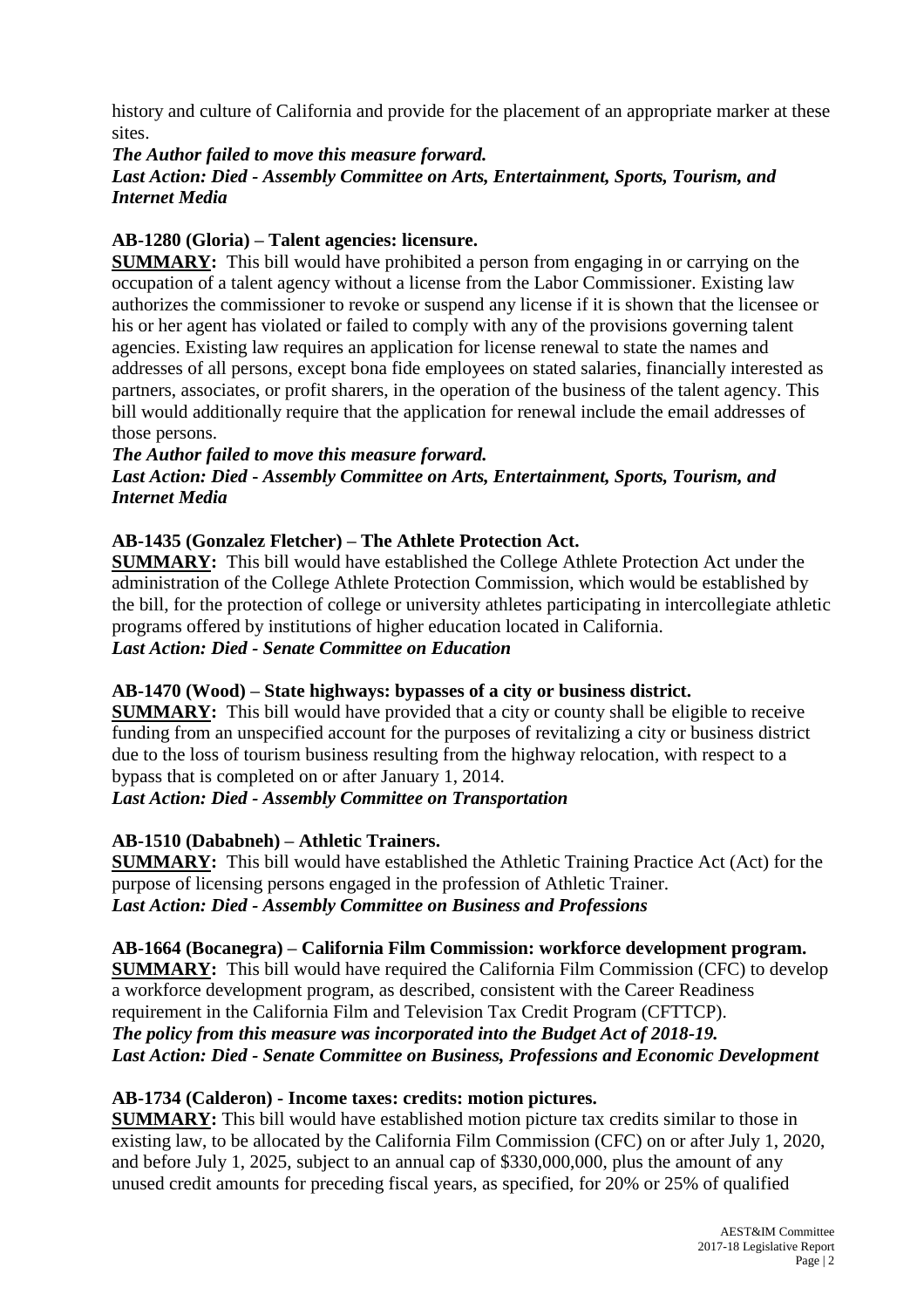expenditures up to \$100,000,000, for the production of a qualified motion picture in this state, as defined.

## *The policy from this measure was incorporated into the Budget Act of 2018-19. Last Action: Died – Senate Committee on Governance and Finance*

# **AB-1984 (Eduardo Garcia) - Museums: California Museums for All.**

**SUMMARY:** This bill would have established the California Museums for All, under the administration of the California Cultural and Historical Endowment (CCHE), to offer free to \$3 admission fees for low income patrons, as provided, and would provide grants to participating museums for them to, among other things, enhance programs and exhibits to meet the needs of underserved communities or to provide its staff with adequate training and provide resources for collaborative outreach to low-income communities.

*Last Action: Died – Assembly Committee on Appropriations*

# **AB-2108 (McCarty) - Youth athletics: Safe Youth Football Act.**

**SUMMARY:** This bill would prohibit any person who is not at least 12 years of age from playing tackle football with a youth sports organization.

#### *The Author failed to move this measure forward.*

*Last Action: Died - Assembly Committee on Arts, Entertainment, Sports, Tourism, and Internet Media*

# **AB-2220 (Bonta) - College Athlete Bill of Rights.**

**SUMMARY:** This bill would have extended portions of the existing Student Athlete Bill of Rights to apply to institutions of higher education that provide athletic scholarships for college student athletes and allows an additional year of eligibility for an equivalent scholarship for students who have been injured. Would also require institutions of higher education to designate one person to receive complaints and provide a remedy within 60 days.

*Last Action: Died - Senate Committee on Appropriations*

# **AB-2388** (**Chu**) - **Employment: minors.**

**SUMMARY:** This bill clarifies that employers do not have to obtain permission from the Labor Commissioner to employ minors in digital exhibitions, provided the minor is not compensated, the exhibition is limited to one hour and an admission fee is not charged for attendance. *Last Action: Chapter 261,* **Statutes of** *2018*

#### **AB-2456 (Bloom) - Arts Council: peer review groups.**

**SUMMARY:** Authorizes the California Arts Council (CAC) to appoint peer review panels and authorizes members of those panels to, at the discretion of CAC, receive a per diem, an honorarium, and reimbursement for expenses.

*Last Action: Chapter 869,* **Statutes of** *2018*

#### **AB-2662 (Chau) - State government: Office of Planning and Research: electronic media: child development.**

**SUMMARY:** This bill would have required the Office of Planning and Research (OPR) to enter into appropriate arrangements with relevant state agencies to establish an independent panel of experts to study the effects of electronic media on youth and report its findings to the Legislature.

*Last Action: Died – Assembly Committee on Appropriations*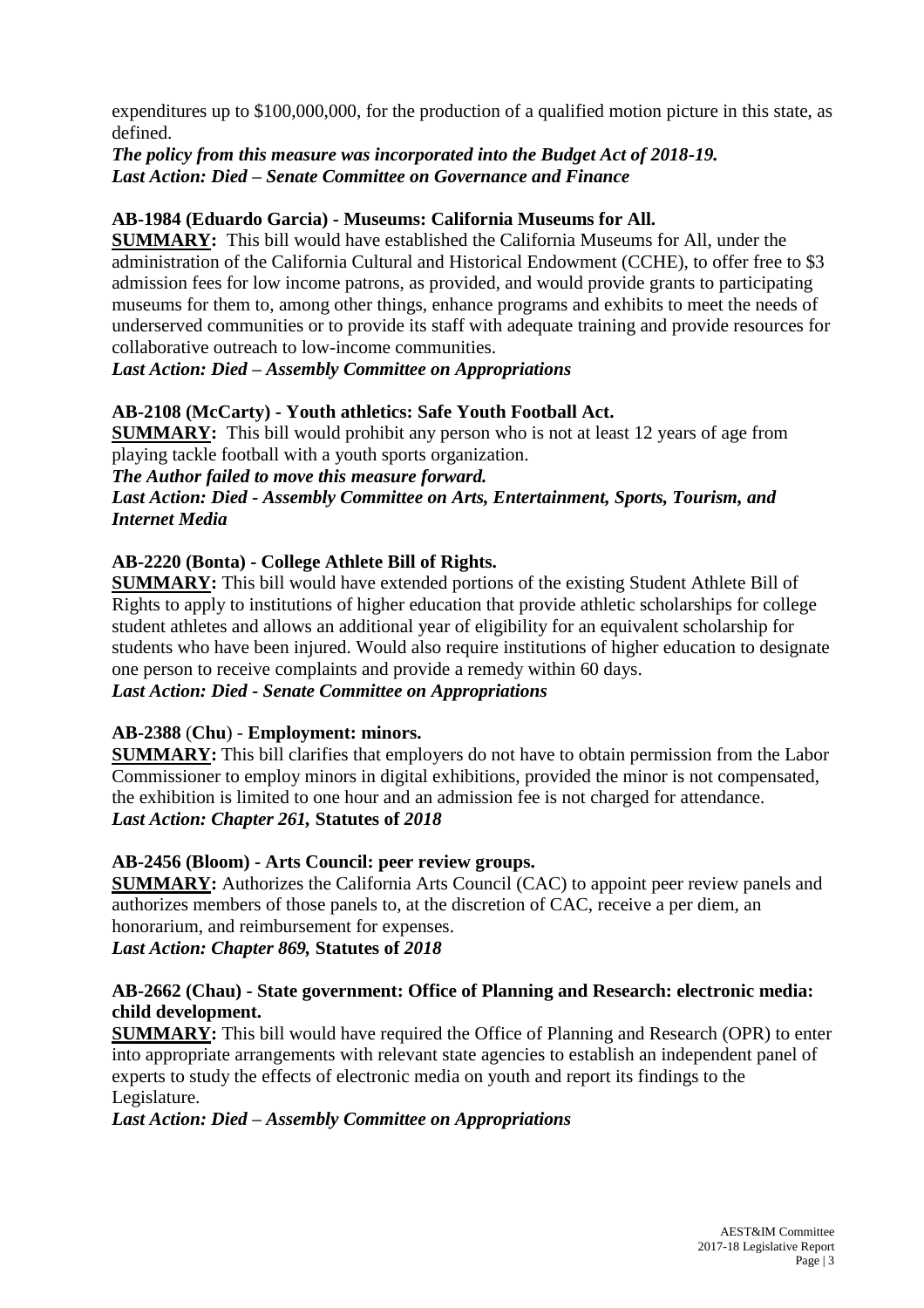# **AB-2800 (Chu) - High school athletics: California High School Coaching Education and Training Program: heat illness.**

**SUMMARY:** Requires high school coaches to be trained with a basic understanding of the signs and symptoms of heat illness, as defined, and the appropriate response to heat illness. *Last Action: Chapter 21, Statutes of 2018*

# **AB-2836 (Gloria) - Native Americans: repatriation.**

**SUMMARY:** Requires the Regents of the University of California (UC) to establish and support a system-wide Native American Graves Protection and Repatriation Act (NAGPRA) Implementation and Oversight Committee, and for any campus subject to the federal NAGPRA to establish a campus implementation committee.

# *Last Action: Chapter 823, Statutes of 2018*

#### **AB-2936 (Nazarian) - Income taxes: credits: motion pictures.**

**SUMMARY:** This bill would have extended the existing California Film and Television Tax Credit Program (CFTTCP), and authorization of the California Film Commission (CFC) to administer the program and allocate the tax credits, by five years.

*The policy from this measure was incorporated into the Budget Act of 2018-19. Last Action: Died – Assembly Committee on Appropriations*

# **AB- 3110 (Mullin) - Athletic trainers.**

**SUMMARY:** This bill would have established a registration program under a new Athletic Training Board (Board) within the Department of Consumer Affairs (DCA) and prohibits a person from practicing athletic training, as defined, or holding himself or herself out as an athletic trainer, unless they are registered with the Board.

*Last Action: Died – Senate Committee on Appropriations*

# **AB-3256 (Arts, Entertainment, Sports, Tourism, & Internet Media) - California Film Commission.**

**SUMMARY:** Makes various changes to the Government Code intended clarify the role and responsibilities of the California Film Commission (Commission) and updates the law to replace various references to "motion picture and television filming" and "motion picture" related to the Commission with a reference to "media production," as defined. *Last Action: Chapter 302, Statutes of 2018*

# **ACR-42 (Holden) – Jackie Robinson.**

**SUMMARY:** Recognizes the 70th anniversary of Jackie Robinson breaking the color barrier in a major professional sports league, celebrate his life and legacy, and acknowledge the impact he continues to have on generations of players, fans, and those who persevere towards unity, equality, and liberty.

*Last Action: Resolution Chapter 41 of 2017*

# **ACR-50 (Chu) – 2016 U.S. –China Tourism Year.**

**SUMMARY:** Recognizes the importance of promoting the leadership of California's tourism industry in continuing to welcome Chinese travelers and would commemorate the mission and success of the 2016 U.S.-Chinese Tourism Year by encouraging continued travel and tourism between California and China, as well as between California and California's other domestic and international markets and partners.

*Last Action: Resolution Chapter 198 of 2017*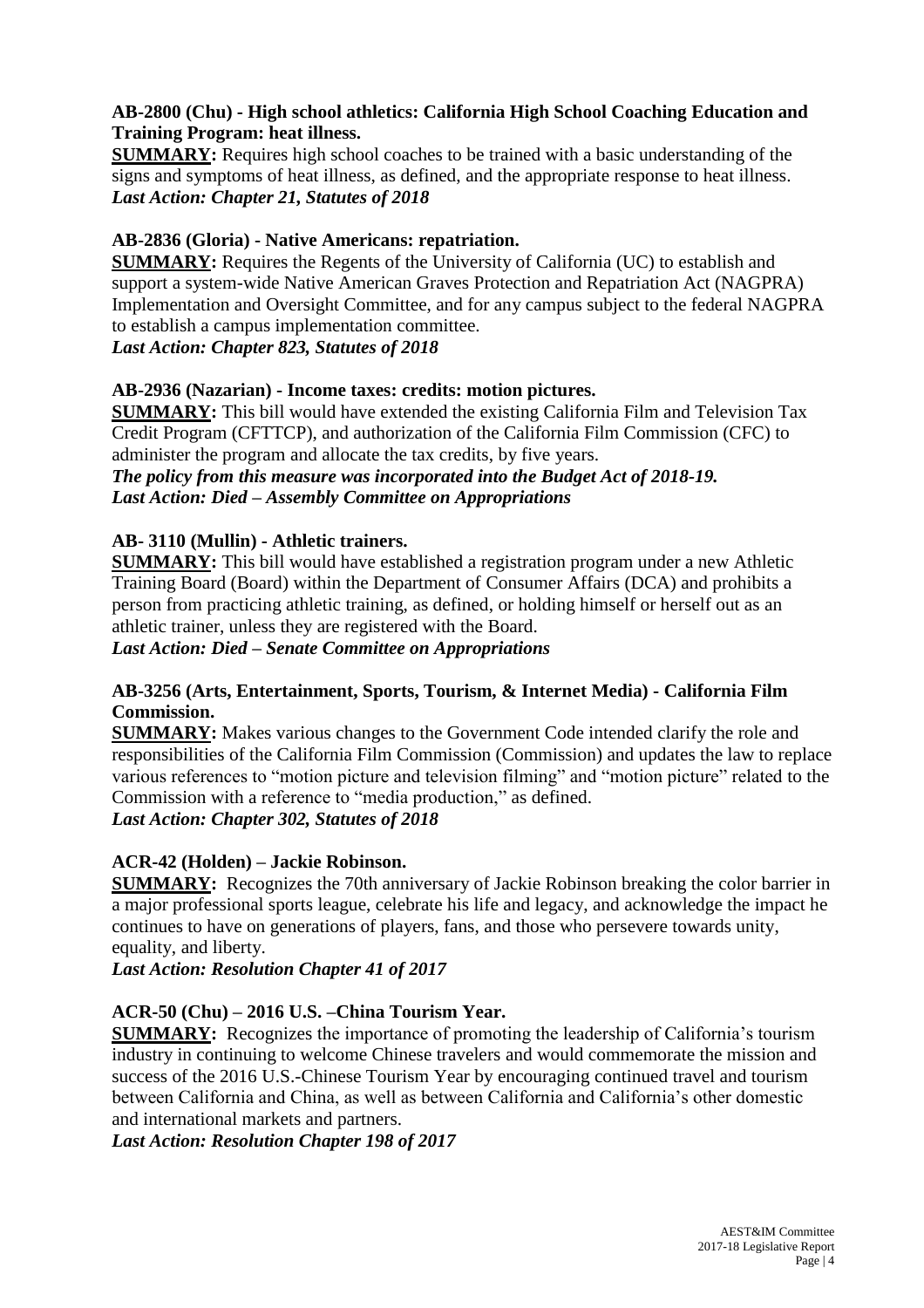# **ACR- 64 (Frazier) – Special Olympics Day.**

**SUMMARY:** Proclaims May 8, 2017, as Special Olympics Day in California. *Last Action: Resolution Chapter 81 of 2017*

## **ACR-106 (Muratsuchi) – Diplomatic relationships: humane treatment of companion animals.**

**SUMMARY:** This resolution would have recognized the humane treatment of companion animals through the eradication of neglect and cruelty and the fostering of kindness and empathy toward companion animals as core principles of the State of California and would encourage any formal declaration of a "sister state" relationship, or similar relationship, between the State of California and a foreign country, state, or city to emphasize those principles

#### *The Author failed to move this measure forward.*

#### *Last Action: Died - Assembly Committee on Arts, Entertainment, Sports, Tourism, and Internet Media*

# **ACR-132 (Cooper) – State Coaches Day.**

**SUMMARY:** This resolution would have proclaimed October 6, 2017 as State Coaches Day. *The Author failed to move this measure forward.*

*Last Action: Died - Assembly Committee on Arts, Entertainment, Sports, Tourism, and Internet Media*

**ACR-157 (Choi) - Olympic Winter Games and Paralympic Winter Games in South Korea. SUMMARY:** Commends South Korea for hosting the XXIII Olympic Winter Games and the XII Paralympic Winter Games and offers wishes for a safe and successful Olympic and Paralympic Games.

*Last Action: Resolution Chapter 13 of 2018*

# **HR-103 (Cooper) - Youth Football Safety Month.**

**SUMMARY:** This resolution would have commended the benefits and contributions of youth football by recognizing August 2018 as Youth Football Safety Month, and that the game of youth tackle football is safer now than it has ever been, and that the decision to play youth football ultimately rests with the parents as to whether participation in youth football is in their child's best interest.

# *The Author failed to move this measure forward. Last Action: Died - Assembly Committee on Arts, Entertainment, Sports, Tourism, and Internet Media*

# **SB 503 (Cooper) – Personal income taxes: Keep Arts in Schools Voluntary Tax Contribution Fund.**

**SUMMARY:** Will rename and extend, until January 1, 2025, the Keep Arts in Schools Voluntary Tax Contribution Fund and the Protect Our Coasts and Oceans VCF. *Last Action: Chapter 519, Statutes of 2017*

# **SB-951 (Mitchell) - Income taxes: credits: motion pictures.**

**SUMMARY:** This bill would have delayed, from January 1, 2019, to July 1, 2023, the date by which the Legislative Analyst's office (LAO) must provide specified legislative committees a public report evaluating the economic effects and administration of the Film Tax Credit. *The policy from this measure was incorporated into the Budget Act of 2018-19. Last Action: Died - Assembly Inactive File*